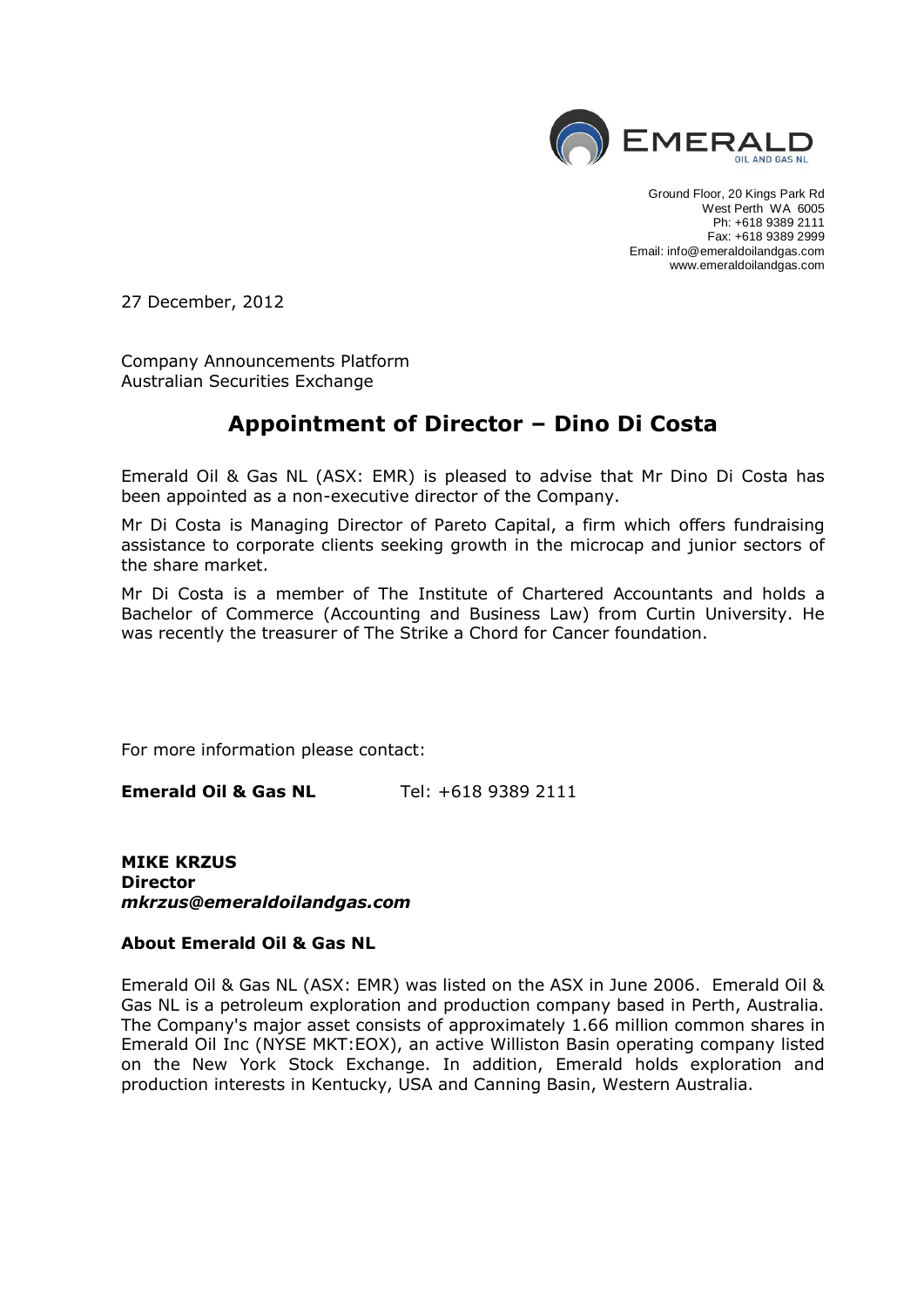*Rule 3.19A.1*

# **Appendix 3X**

## **Initial Director's Interest Notice**

*Information or documents not available now must be given to ASX as soon as available. Information and documents given to ASX become ASX's property and may be made public.*

Introduced 30/9/2001.

|            | Name of entity EMERALD OIL AND GAS NL |
|------------|---------------------------------------|
| <b>ABN</b> | 72 009 795 046                        |

We (the entity) give ASX the following information under listing rule 3.19A.1 and as agent for the director for the purposes of section 205G of the Corporations Act.

| <b>Name of Director</b> | Dino Di Costa    |
|-------------------------|------------------|
| Date of appointment     | 27 December 2012 |

#### **Part 1 - Director's relevant interests in securities of which the director is the registered holder**

*In the case of a trust, this includes interests in the trust made available by the responsible entity of the trust*

Note: In the case of a company, interests which come within paragraph (i) of the definition of "notifiable interest of a director" should be disclosed in this part.

#### **Number & class of securities**

Nil

<sup>+</sup> See chapter 19 for defined terms.